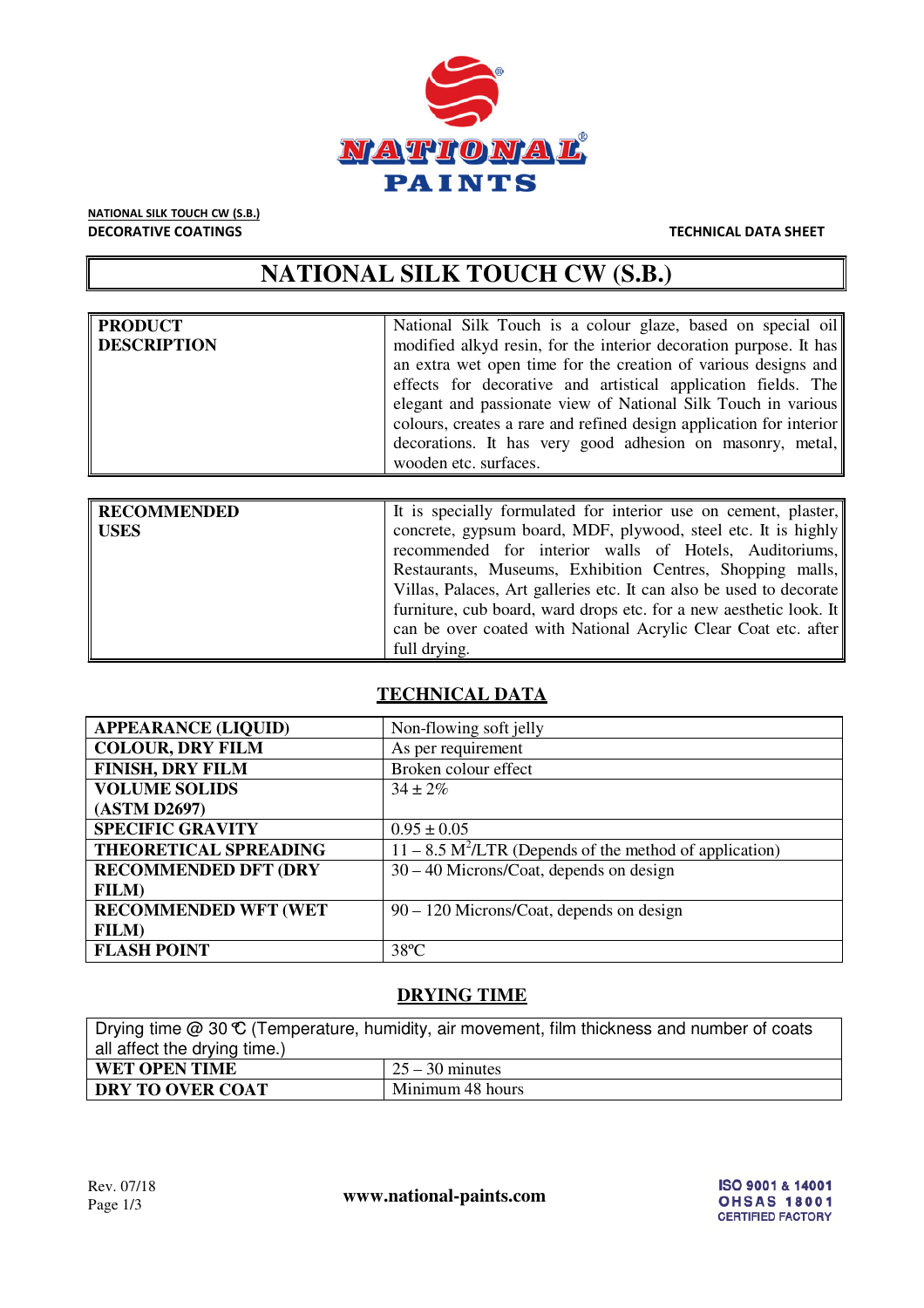

NATIONAL SILK TOUCH CW (S.B.) DECORATIVE COATINGS TECHNICAL DATA SHEET

## **ADVANTAGES**

| NATIONAL SILK TOUCH CW | Variety of interior artistic designs, excellent open wet time, |
|------------------------|----------------------------------------------------------------|
| (S.B.) SYSTEM          | various glazy colours, pleasant and elegant look, very good    |
|                        | adhesion etc.                                                  |

# **APPLICATION INSTRUCTION**

| <b>SURFACE PREPARATION</b> | Before application, the surface should be sound, clean and free  |
|----------------------------|------------------------------------------------------------------|
|                            | from oil, grease, loose particles, dust, etc. Application can be |
|                            | I done by the recommended application methods.                   |

### **APPLICATION DATA**

| <b>APPLICATION METHOD</b> | Brush, Sponge, Cloth, Cut roller, Leather |
|---------------------------|-------------------------------------------|
| <b>CLEANING/THINNING</b>  | National GP Thinner                       |
| <b>THINNER (VOLUME)</b>   | Ready for use                             |

### **SYSTEM**

| <b>RECOMMENDED SYSTEM</b><br>To be applied on prepared surface. | National Acrylic Primer W.B.  | 1 coat               |
|-----------------------------------------------------------------|-------------------------------|----------------------|
|                                                                 | <b>National Stucco Filler</b> | $\therefore$ 2 coats |
|                                                                 | <b>National Matt Emulsion</b> | 1 coat               |
|                                                                 | National Silk Touch CW (S.B.) | 1 coat               |

# **APPLICATION METHOD**

The surface must be sound, clean, dry and completely free from dust, oil, laitance etc. Apply National Acrylic Primer W.B. one coat and if any surface imperfections, can be filled/leveled with National Stucco Filler. Apply National Matt Emulsion as a sealing coat (select the colour according to silk touch colour) Apply National Silk Touch and make design using suitable tools according to the designs required.

# **ADDITIONAL DATA**

| <b>SHELF LIFE @ 30°C</b> | 6 months, in original sealed container, with proper storage |
|--------------------------|-------------------------------------------------------------|
|                          | conditions.                                                 |